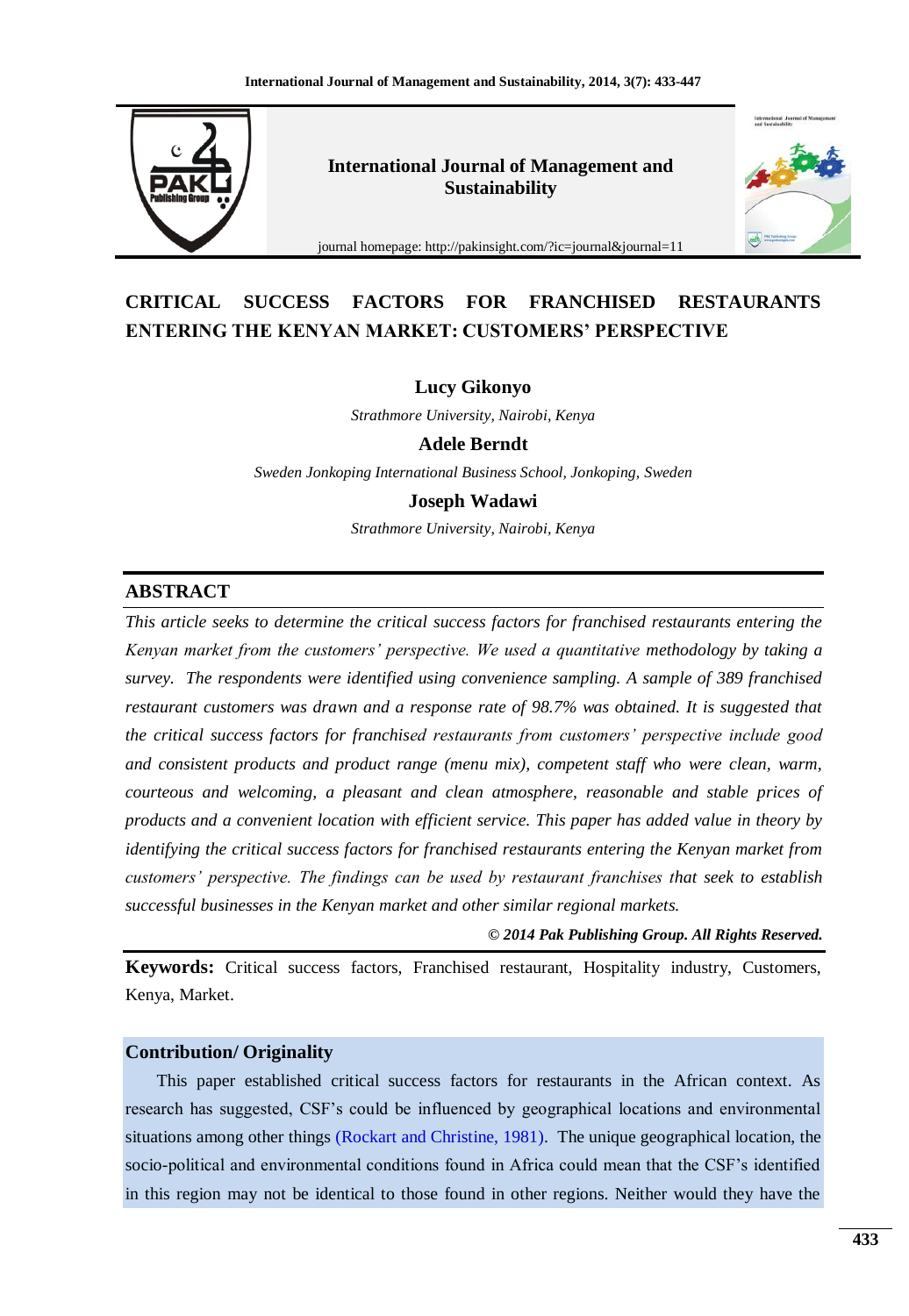same relevance. The paper also contributes in the knowledge of the Kenyan restaurant industry regarding critical success factors. There exists some research that identifies critical success factors or key success factors in the Restaurant Industry in general as in Parsa *et al.* [\(2005\)](#page-12-1), [\(Bergin, 2002\)](#page-11-0), [\(Bergin, 2003\)](#page-11-1) etc. However we have found no published studies on critical success factors of restaurants in Kenya.

## **1. INTRODUCTION**

The restaurant industry has developed and expanded to gain a global presence in the last fifty years largely fuelled by the change of lifestyles. Urban populations have grown throughout the world. Mobility of people has increased and people spend a lot of time commuting to and from work [\(Schlosser, 2001\)](#page-12-2). This has been compounded by the increased presence of women in the workplace which has resulted in less time available for them to prepare meals at home. These busier consumer lifestyles and dual-working families have led to solutions being sought in using readymade meals [\(Atkins and Bowler, 2001\)](#page-11-2).

Viewed from the customers" perspective, [Anderson and Fornell \(2000\)](#page-11-3) assume that businesses exist and compete to satisfy their customers. They suggest that it is not possible to grow a business without at the same time increasing customer satisfaction. A satisfied customer will become a repeat customer and this could in turn grow a business. Following this general business imperative therefore it means that a satisfied customer will have a critical effect on the long-term success of a restaurant business. A satisfied restaurant customer will remain loyal to an outlet or a restaurant business and continued patronage could follow a global pattern. On the other hand a dissatisfied customer of a franchised restaurant will not only avoid the entire franchise outlets but may also generate bad publicity and persuade many people to go elsewhere [\(Gilbert](#page-11-4) *et al.*, 2004).

Research on critical success factors (CSF) conducted b[y Rockart \(1979\)](#page-12-3), suggests that there are a number of CSF that an organization needs to satisfy if it is to be successful. [Rockart \(1979\)](#page-12-3) identified sources of CSFs as industry based, from environmental situations, geographical locations, temporal factors or strategic situations. This approach of CSFs focuses on information needs for purposes of management control and seeks to identify data which can be used to monitor and improve existing areas of business [\(Amberg](#page-11-5) *et al.*, 2005). In some research, this emphasis of deriving CSF from management has been criticized as it has been seen as an approach which relies only on opinions of managers [\(Davis, 1980\)](#page-11-6). [Munro and Wheeler \(1980\)](#page-12-4) suggested that middle managers views should be incorporated while [Baynton and Zmud \(1984\)](#page-11-7) proposed that a crosssection of managers' views should be incorporated as well as opinions of other stakeholders in the firm. This widespread consultation was seen as strengthening the CSF approach because it was viewed that success of a firm does not depend only on managers. This particular article supports [Baynton and Zmud \(1984\)](#page-11-7) and argues that customer"s opinions about critical success factors are crucial. Customers are stakeholders in restaurant business. Consequently, customers are an important source of CSFs.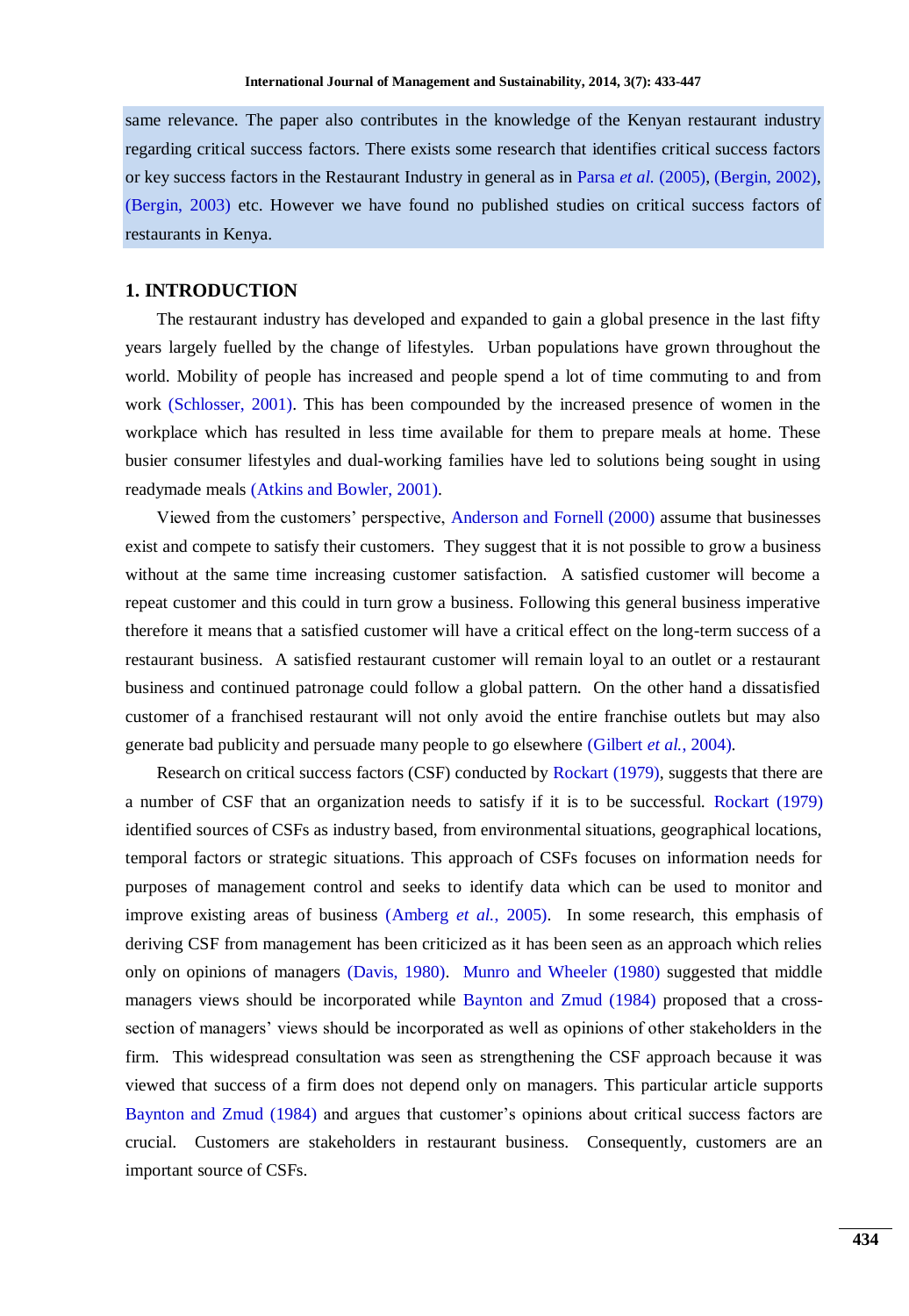This paper identifies the CSF specifically for restaurants from customers" perspective. The study was carried out in East Africa and therefore may not apply in other geographical locations in exactly the same way. The CSFs dealt with in this paper are limited to those from customers' perspective.

The paper is organized as follows: Following a literature review of critical success factors, hypotheses for the study are developed. Next the research design used is described after which the results are reported, discussed and findings are presented. Finally implications for restaurant management are extracted from the results and recommendations of future research directions are made.

#### **1.1. Research Objectives**

Franchisors have attempted to enter the East African market yet this has not always been very successful. The reasons for this lack of success can be attributed to a number of factors, including the acceptance among customers. The purpose of this research is to investigate the critical success factors of franchised restaurants entering the Kenyan market from customers" perspective.

#### **2. LITERATURE REVIEW**

## **2.1 Critical Success Factors**

The identification of 'success factors' was first proposed by [Daniel \(1961\)](#page-11-8) in an article on Management Information Crisis. It was later refined by [Rockart \(1979\)](#page-12-3) who used the term "Critical Success Factors" (CSF) to mean: *"The limited number of areas in which results, if they are satisfactory, will ensure successful competitive performance in an organization".* In this definition [Rockart \(1979\)](#page-12-3) emphasizes that these areas of activity are "key". By "key" [Rockart \(1979\)](#page-12-3) seems to mean the most important areas that would include issues that are of vital importance, the critical factors, to an organization's current activities as well as pertaining to its future and these must "go right". The CSFs therefore should be carefully managed by the company to ensure success. The critical success factors will point to those areas that impact success and that also affect the level of competitiveness of the organization performance in the market place. The management should provide a constant focus on these key areas and avail the necessary resources in maintaining the focus until success is achieved. If any of the CSFs are missing it would then make a difference between successful competitive performance of a firm and a waste of resources, time, effort and money resulting in failure. The competitive performance would require achieving an optimum balance between the environmental conditions and the business characteristics for a particular company [\(Amberg](#page-11-5) *et al.*, 2005).

[Leidecker and Bruno \(1984\)](#page-11-9) view CSFs as "*those characteristics, conditions or variables that when properly managed, can have a significant impact on the success of a firm competing in a particular industry"*. The critical success factors here are valued for the significant impact they result in, when due attention is paid to them. The definition does not seem to indicate that the level of success achieved should necessarily be outstanding or lead to competitive positioning of the firm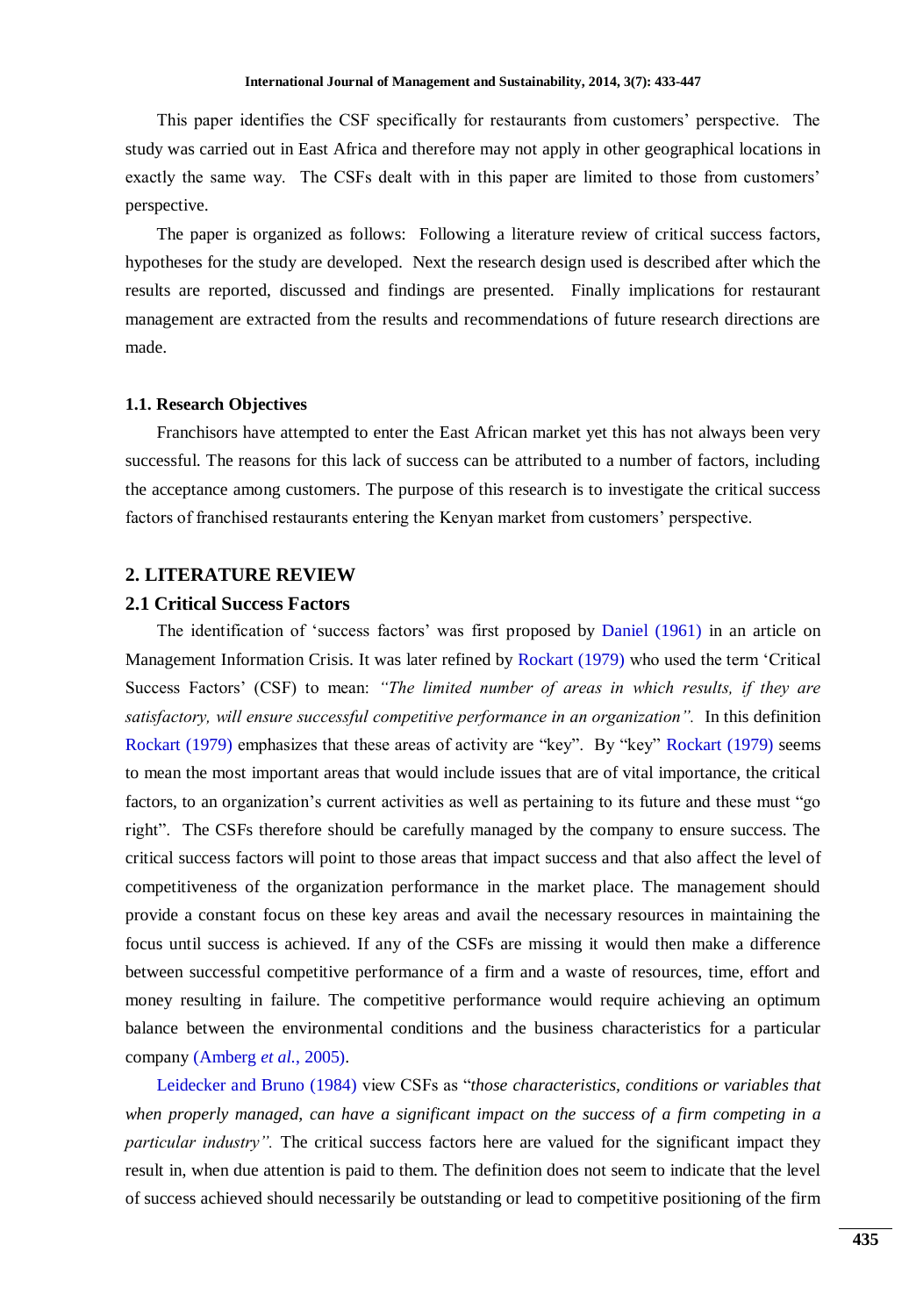in the industry in which it operates. The implied measure of success is not indicated, or it may not be particularly important in this definition. However, this definition adds to [Rockart \(1979\)](#page-12-3), the reference of operating in a particular industry.

[Pinto and Slevin \(1987\)](#page-12-5) regarded CSFs as "*factors which, if addressed, significantly improve project implementation chance".* This particular definition seems to be limited to the implementation stage of a project, thus limiting the scope of the CSFs, implying the meaning of the term "success" as the completion of a project probably based on time and budget. As long as the project is complete, it is successful. This is the definition of success often given by project implementation teams [\(Remus and Wiener, 2008\)](#page-12-6). The definition has no reference to competitiveness and there are no other players so to speak. [Pinto and Slevin \(1987\)](#page-12-5) definition would be difficult to apply to a business that seeks to achieve not only significant improvements but a competitive and sustainable positioning in the business environment within which it operates [\(Remus and Wiener, 2008\)](#page-12-6). In a way it is a narrow definition, limited in the scope of application to project implementation and lacks the preciseness and completeness of [Rockart \(1979\)](#page-12-3) definition.

The rest of the existing definitions of CSFs gravitate around these three main ones, differing only slightly one from the other; for example [Dickson](#page-11-10) *et al.* (1984a) define CSFs as "*events, conditions circumstances or activities that due to their significance require special attenti*on"; this is similar to [Leidecker and Bruno \(1984\)](#page-11-9) definition. In a criticism of the above definitions of CSFs, [Esteves](#page-11-11)  [\(2004\)](#page-11-11) underlines that, the later definitions failed to address the concept with the comprehensiveness that [Rockart \(1979\)](#page-12-3) gave it. [Rockart \(1979\)](#page-12-3) definition of CSF is the most frequently used in research.

#### **2.2. Hypothesis Development**

The literature reviewed shows that a good number of critical success factors have been identified for the for restaurant industry. However there is a lack of consistency in the factors identified and emphasis has been focused on a variety of areas by the different authors. No clear set of critical success factors has been drawn specifically for the restaurant industry. Some critical success factors found in research that apply specifically to restaurants namely convenience, atmosphere, price, product, employee competence, are discussed in the following section. The factors were identified from the various authors who have researched on restaurants [\(Parsa](#page-12-1) *et al.*, [2005\)](#page-12-1), [\(Njite, 2005\)](#page-12-7), [\(Mamalis, 2010\)](#page-12-8) etc.

#### **2.2.1. Product Mix**

Research has indicated that a good product mix is important in terms of making a restaurant a success or a failure (Parsa *et al.*[, 2005\)](#page-12-1). In the wake of health foods, fast foods consumers' expectations are changing, demanding the use of fresh produce, chemical free ingredients etc. [\(Richardson and Aguir, 2004\)](#page-12-9). There seems to be a growing demand for a broader menu selection, inclusion of vegetarian items as well as the use of Kosher/Hallal ingredients [\(Richardson and](#page-12-9)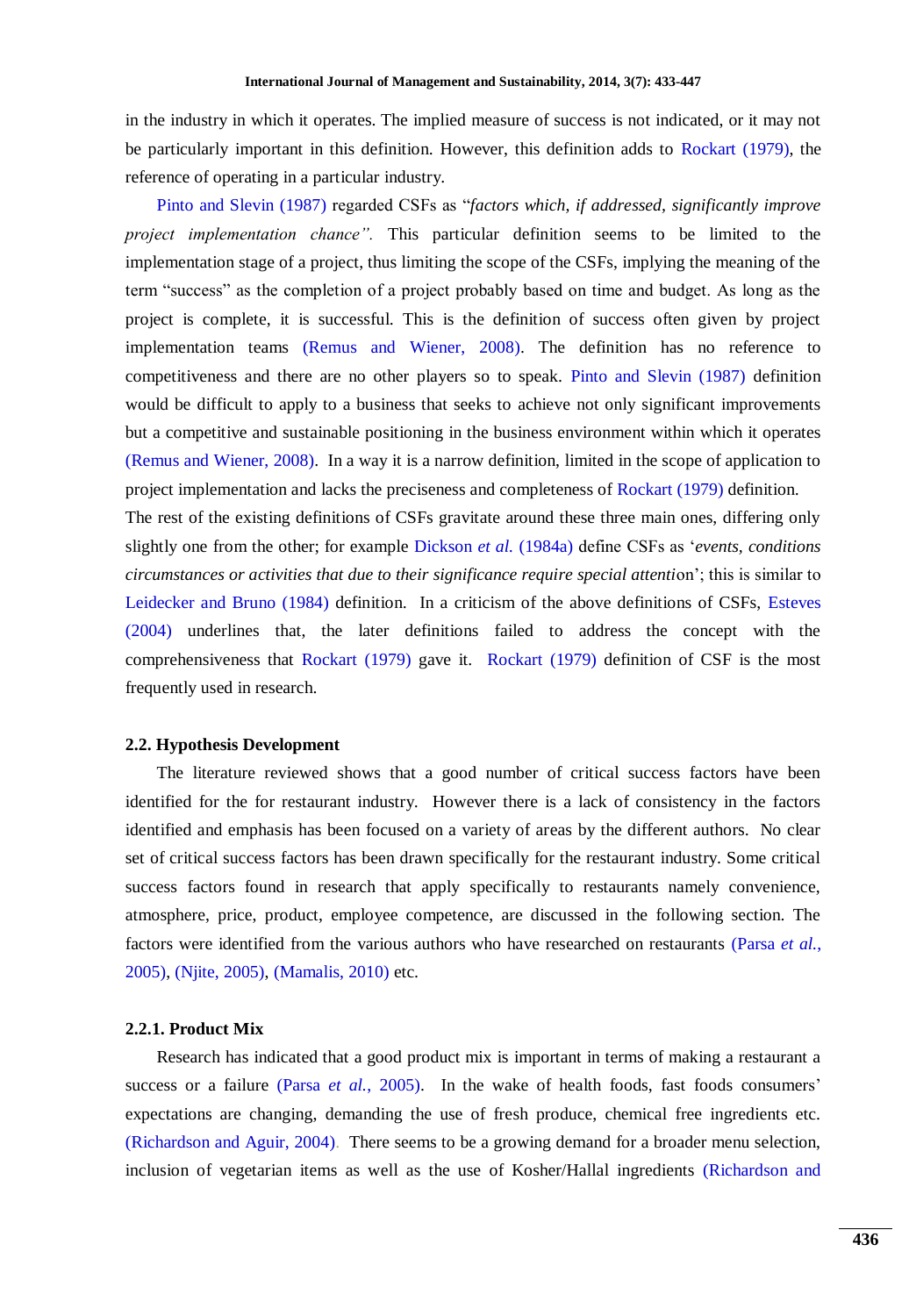[Aguir, 2004\)](#page-12-9). From literature product mix has been cited by many authors as determining the choice of customers to visit a restaurant, hence we proposed the following hypothesis:

> **H1**: Product mix is a critical factor for the success of a franchised restaurant from the customers' perspective.

## **2.2.2. Convenience**

According to Parsa *et al.* [\(2005\)](#page-12-1), the physical location of a restaurant is an important factor that influences its success or failure. In their research, Parsa *et al.* [\(2005\)](#page-12-1) noted that the density of restaurants in a location did to a certain extent have an influence on the success or failure of a restaurant. This has a strong relationship with competition as a restaurant in a densely populated area would have many choices for customers and consequently the market share for each restaurant would shrink eventually causing some restaurants to shut down. Accessibility and visibility of a restaurant are factors that are related to both convenience and location. Technological advances and the changing consumer needs have contributed to the use of disposable serving, eating and packaging materials. This has increased the convenience of using restaurant products to the consumer [\(Schlosser, 2001\)](#page-12-2). From literature convenience is viewed as an important factor in restaurant business; therefore we proposed the following hypothesis:

> **H2**: Convenience is a critical factor for the success of a franchised restaurant from the customers' perspective.

#### **2.2.3. Employee Competence**

Another critical factor established by Parsa *et al.* [\(2005\)](#page-12-1), [Bergin \(2002\)](#page-11-0), [Bergin \(2003\)](#page-11-1) and others included employees" competence which seems to be derived from training as well as personality, relationship with customers and the staff. The restaurant industry by its nature is labour intensive and interaction of customers and employees is inevitable. The ability to relate to customers in a friendly, organized and efficient manner communicates a positive service encounter to the customer [\(Ziethaml](#page-12-10) *et al.*, 2006). According to [Berry \(2000\)](#page-11-12), it is important for marketers to pay attention to the customer perception of a brand. The customer experience and the way a service is delivered by an employee, determines the perception of the customer of the restaurant brand. From literature employee competence is an important factor in restaurant business; therefore we proposed the following hypotheses for verification and confirmation:

> **H3**: Employee competence a critical factor for the success of a franchised restaurant from the customers' perspective.

## **2.3.4. Price**

Customers do not usually know the exact price of the different brands, but they would generally have an idea if a brand is more expensive or cheaper than its competition according to [Frazen and Bouwman \(2001\)](#page-11-13). The perceived price seems to be an important characteristic that influences purchase decisions as well as reasons for patronizing a restaurant. [Richardson and Aguir](#page-12-9)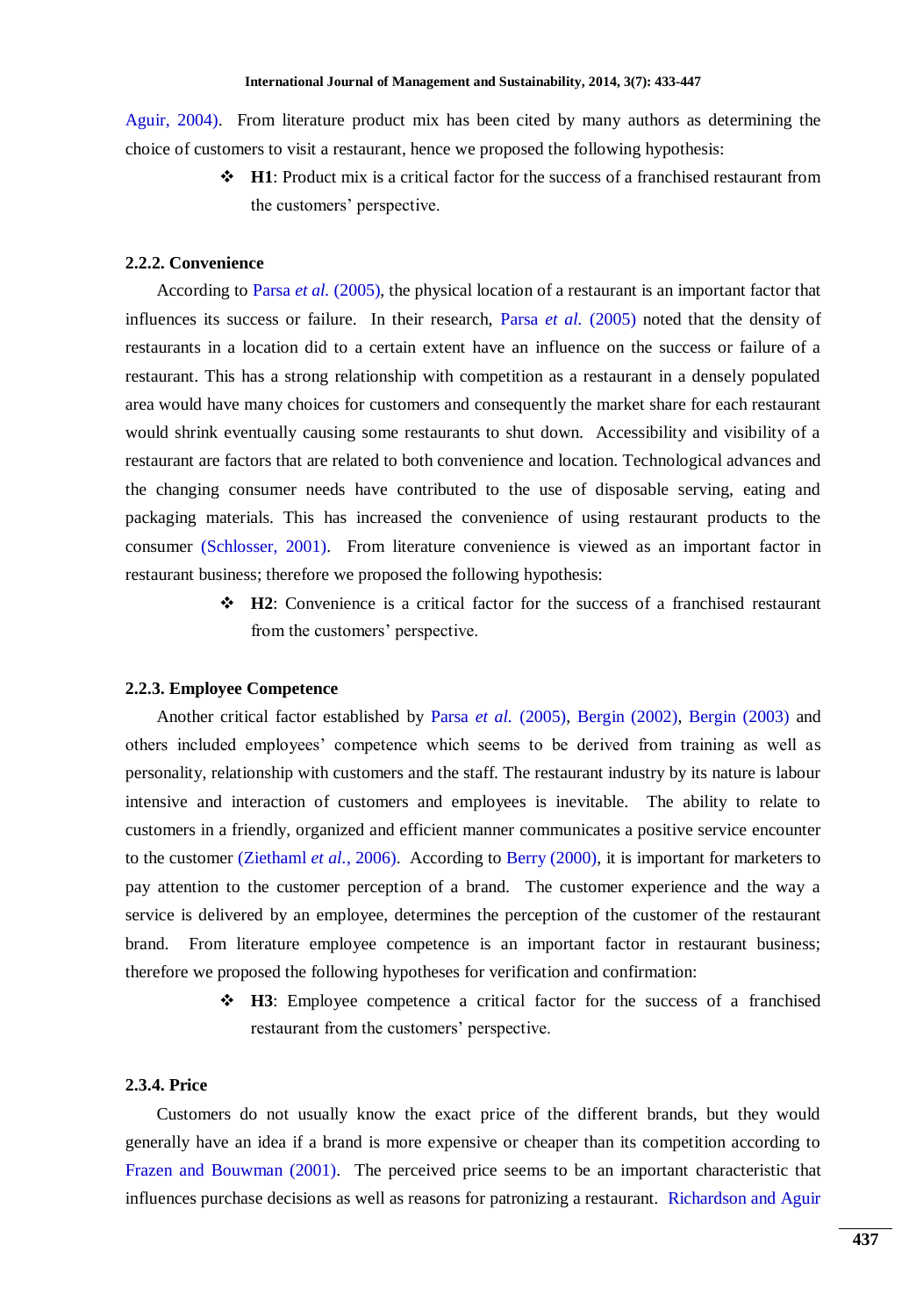[\(2004\)](#page-12-9) suggest that consumers are no longer satisfied with the attributes of taste, cleanliness and cost in their choices and patterns of eating out, but they may be willing to spend more on what they perceive contains quality ingredients. From literature price is an important factor in restaurant business, therefore we proposed the following hypothesis:

> **H4**: Price is a critical factor for the success of a franchised restaurant from the customers" perspective.

#### **2.3.5. Atmosphere**

Because of the little time customers spend in a restaurant the atmosphere though important, appears to have the least significance when customers make choices of the outlets to use [\(Njite,](#page-12-7)  [2005\)](#page-12-7). However, the cleanliness of an outlet and the physical appearance of the outlet, colours, and branding arrangement will be factors that initially attract a customer to a restaurant. If these are maintained they contribute in earning the loyalty of the customers to that particular facility. [Njite](#page-12-7)  [\(2005\)](#page-12-7) found that customers were not willing to accept poorly maintained restaurant environments. They considered this sub-standard and would go to competition that had a more appealing environment. From literature atmosphere is an important factor in restaurant business, therefore we proposed the following hypothesis:

> **H5**: The atmosphere of a franchised restaurant is a critical factor for the success of a franchised restaurant from the customers" perspective.

#### **3. RESEARCH METHOD**

This study used a descriptive research design that was cross-sectional. This was done through the collection of data and the tabulation of frequencies on research variables. This research endeavoured to test the hypotheses that were developed from literature review. The survey population of the study constituted all the customers of franchised restaurants in Kenya.

This study used non probability sampling techniques. Specifically, the study used convenience sampling where it targeted consumers already seated in a franchised restaurant on all the days of the week including Saturdays and Sundays. A sample of 389 franchised restaurant customers was drawn and a response rate of 98.7% was obtained. The choice of the days was informed by the need to capture a broad set of respondents.

The survey used to collect data for this research consisted mainly of closed ended questions and these were coded upon the completion of the survey. Data capturing involved the initial summation of data using frequency distribution. This helped to establish the out of range, missing and extreme values for each variable [\(Malhotra and Birks, 2007\)](#page-12-11). Cross tabulation was also used to reflect joint distributions of the variables, independent vis a vis the independent variable. This was done using SPSS software after which the descriptive statistics and inferential statistics were generated following which, hypothesis testing was conducted.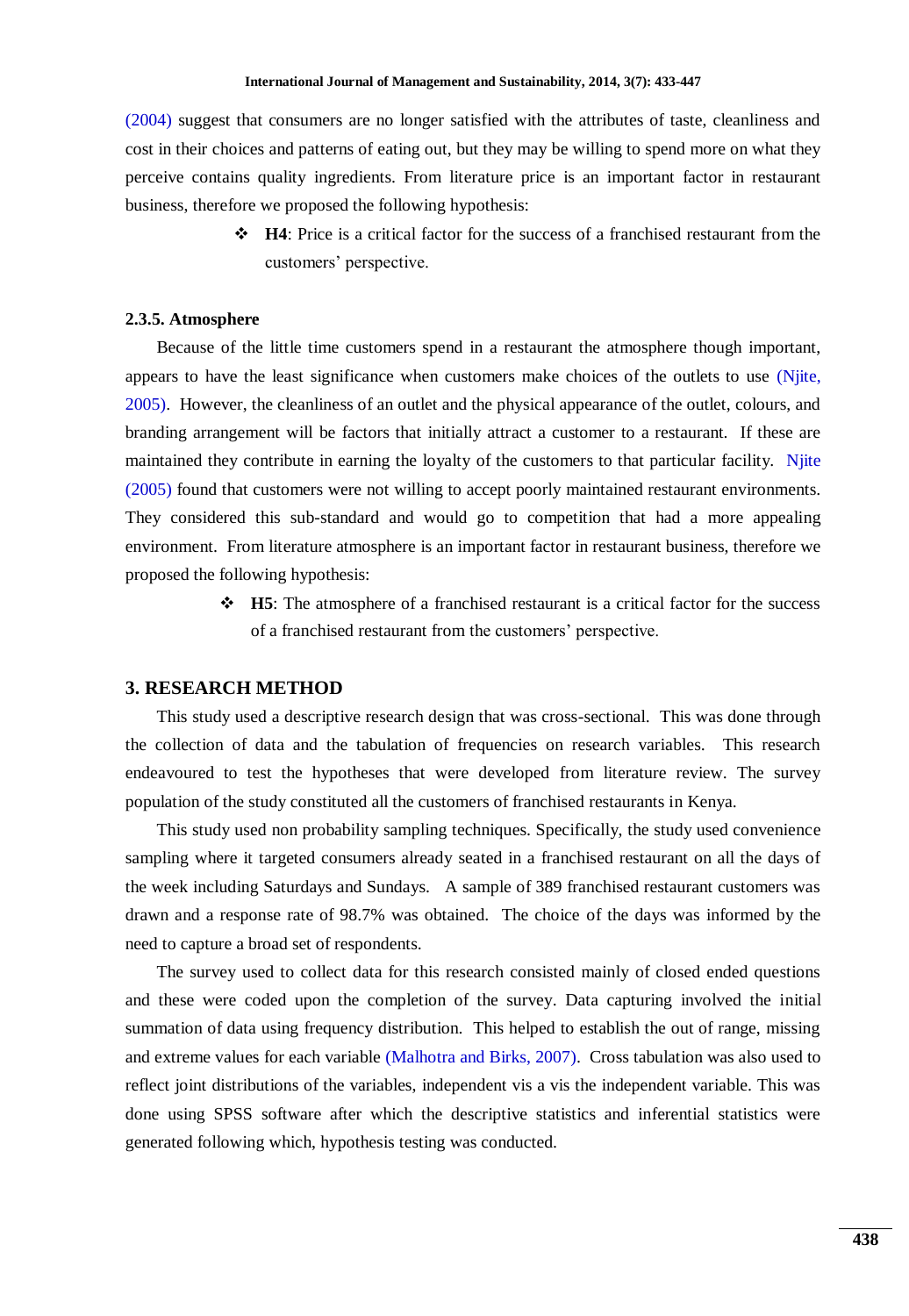### **4. RESEARCH FINDINGS**

#### **4.1. Respondents Characteristics**

This section contains descriptions of the respondents in terms of their gender, age, household monthly income and the number of times they visited the franchised restaurant.

#### **4.1.1. Gender of Respondents**

Results illustrated in table 1 show that 52% of the respondents were female while 48% were male.

#### **4.1.2. Age Distribution of Respondents**

The findings illustrated in table 2 reveal that the dominant age of the respondents was between 25 to 44 years this comprised 57 % followed by ages between 18 to 24 years (22 %). Those between 45 and 60 years counted for 16 %. Those over 60 years accounted for 5 %.

#### **4.1.3. Household Monthly Income**

The results depicted in table 3 shows that the proportion of respondents who had a monthly income of between KES 76-120000 was 22%, followed those of KES 51,000 to 75,000 (19 %), and then KES 121,000 to 250,000(18 %).

#### **4.1.4. Number of Times Respondents Visited a Franchised Restaurant**

The results depicted in table 4 show that 45 %of the study participants visited at a franchised restaurant weekly. Another 26 % visited a franchised restaurant monthly while another 23 % visited the restaurant twice weekly.

The results on demographics indicate that the typical respondent was female, aged 25 to 44 years, with income of between KES 76,000-120,000 and visited a franchised restaurant weekly.

#### **4.2. Descriptive Analysis**

The study had one dependent variable (success of franchised restaurants) and five predictor variables. The descriptive results were provided in the next section. The descriptive results of the dependent variable were presented first followed by the descriptive results for the independent variables.

#### **4.2.1. Success of Restaurants**

Table 5 displays results of responses regarding success of franchised restaurants. The mean score of the responses was 4.17 which mean that there was strong agreement with the statement on the questionnaire regarding success of franchised restaurants. The responses were spread within a standard deviation of 0.77 meaning that was a narrow variation of responses and with a further indication that there was consensus in the responses. [McDaniel and Gates \(2004\)](#page-12-12) and [Malhotra and](#page-12-11)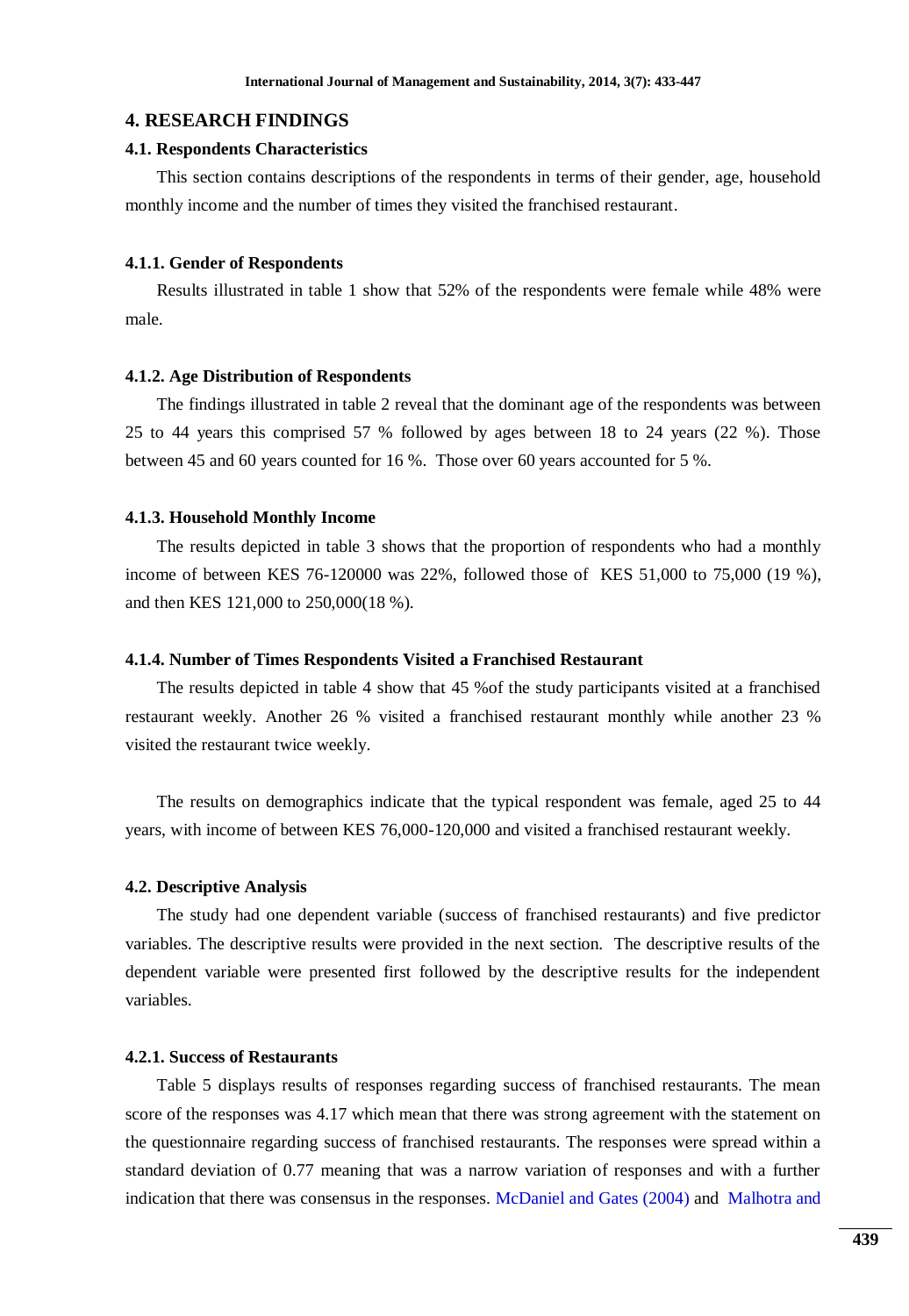[Birks \(2007\)](#page-12-11) note that a standard deviation of less than 1 for social studies is low and indicates consensus. A standard deviation of more than 1 indicates wide variation of response and hence lack of consensus. These results indicate that most of the study participants were satisfied with the restaurant they visited.

#### **4.2.2. Continued Patronage**

The study sought to establish the aspects that influence patronage of franchised restaurants. The overall mean score of the responses was 4.39, which implies that there was strong agreement with the statement on the questionnaire regarding the decision to continue visiting the franchised restaurant. The highest factor that contributed to patronage was product with a mean score of 4.60 and the lowest was price at a mean score of 4.03. The responses were spread within a standard deviation of 0.78 which implies consensus among members. The summary is shown in table 6.

#### **4.3. Hypothesis Testing**

## **H1: Product mix is a critical factor for the success of a franchised restaurant from customers' perspective***.*

Correlation between product and success was positive and significant ( $p = 0.000$ ). This showed that a change in product and franchised restaurant success changed in the same direction. The relationship was moderate (0.633). [Rumsey \(2011\)](#page-12-13) notes that a correlation coefficient of more than 0.5 but less than 0.7 indicates that a moderate to strong positive correlation exists. Correlations of less than absolute values of 0.5 are considered weak correlations. This led to the acceptance of hypothesis that product mix is a critical factor for the success of a franchised restaurant from customers" perspective.

## **H2: Convenience is a critical factor for the success of a franchised restaurant from customers' perspective**.

Correlation between convenience and success was positive and significant ( $p = 0.000$ ). This showed that a change in convenience and restaurant success changed in the same direction (0.534). The correlation was moderate. This led to the acceptance of hypothesis that convenience is a critical factor for the success of a franchised restaurant from customers" perspective.

## **H3: Employee competence a critical factor for the success of a franchised restaurant from customers' perspective.**

Correlation between price and success of a franchised restaurant was positive and significant  $(p = 0.000)$ . This showed that a change in price and franchised restaurant success changed in the same direction. The association was moderate (0.541). This led to the acceptance of hypothesis that employee competence a critical factor for the success of a franchised restaurant from customers" perspective.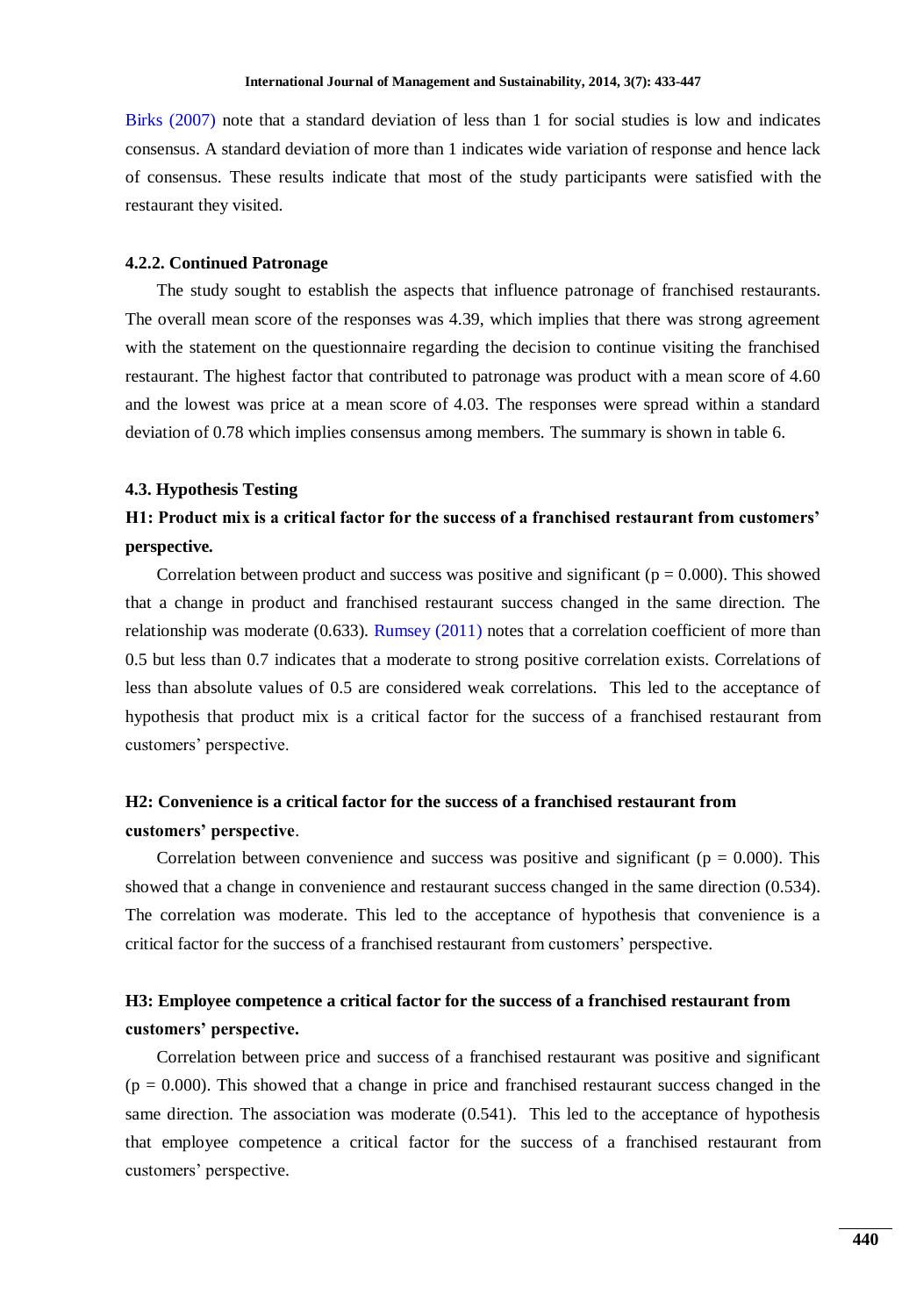## **H4: Price is a critical factor for the success of a franchised restaurant from customers' perspective.**

Correlation between employee competence and success was positive and significant ( $p =$ 0.000)). This showed that a change in employee competence and franchised restaurant success changed in the same direction. The relationship was moderate  $(0.632)$ . This led to the acceptance of hypothesis that price is a critical factor for the success of a franchised restaurant from customers" perspective.

## **H5: The atmosphere of a restaurant is a critical factor for the success of franchised restaurant from a customers' perspective**.

Correlation between atmosphere and success of a franchised restaurant was positive and significant ( $p = 0.000$ ). This shows that a change in atmosphere and restaurant success changed in the same direction. The relationship was moderate (0.601). This led to the acceptance of hypothesis that the atmosphere of a franchised restaurant is a critical factor for the success of a restaurant from customers' perspective.

## **5. DISCUSSION**

A positive and significant correlation was found between product, price, convenience, atmosphere, employee competence and success of franchised restaurants. Product, price, convenience, atmosphere, and employee competence were therefore found to be critical success factors for the success of a franchised restaurant

### **5.1. Product and Success of Franchised Restaurants**

The product offering from franchised restaurants positively affect the success of these restaurants. It is therefore a critical success factor. The menu in franchised restaurants has a large variety of choices; the products of franchised restaurants are always of the same quality and quantity. Products on the menu are always available and different combinations are possible. Franchised restaurants have new and exciting products on the menu from time to time and they practice good hygiene habits which measured up to customers" expectations. This has contributed to the continued support by customers and eventual success of these restaurants.

The findings agree with those of Parsa *et al.* [\(2005\)](#page-12-1) who indicated that even a good location cannot overcome a bad product mix in terms of making a restaurant a success or a failure. Successful operations have been found to have operators who are responsive to the evolving customer needs, while maintaining the central concept of a specific restaurant.

#### **5.2. Convenience and Success of Franchised Restaurants**

Customers considered convenience as a critical success factor for the success of franchised restaurant. The convenience of the restaurant positively affected the success of the franchised restaurants. Franchised restaurants did not keep customers waiting for a longer time compared to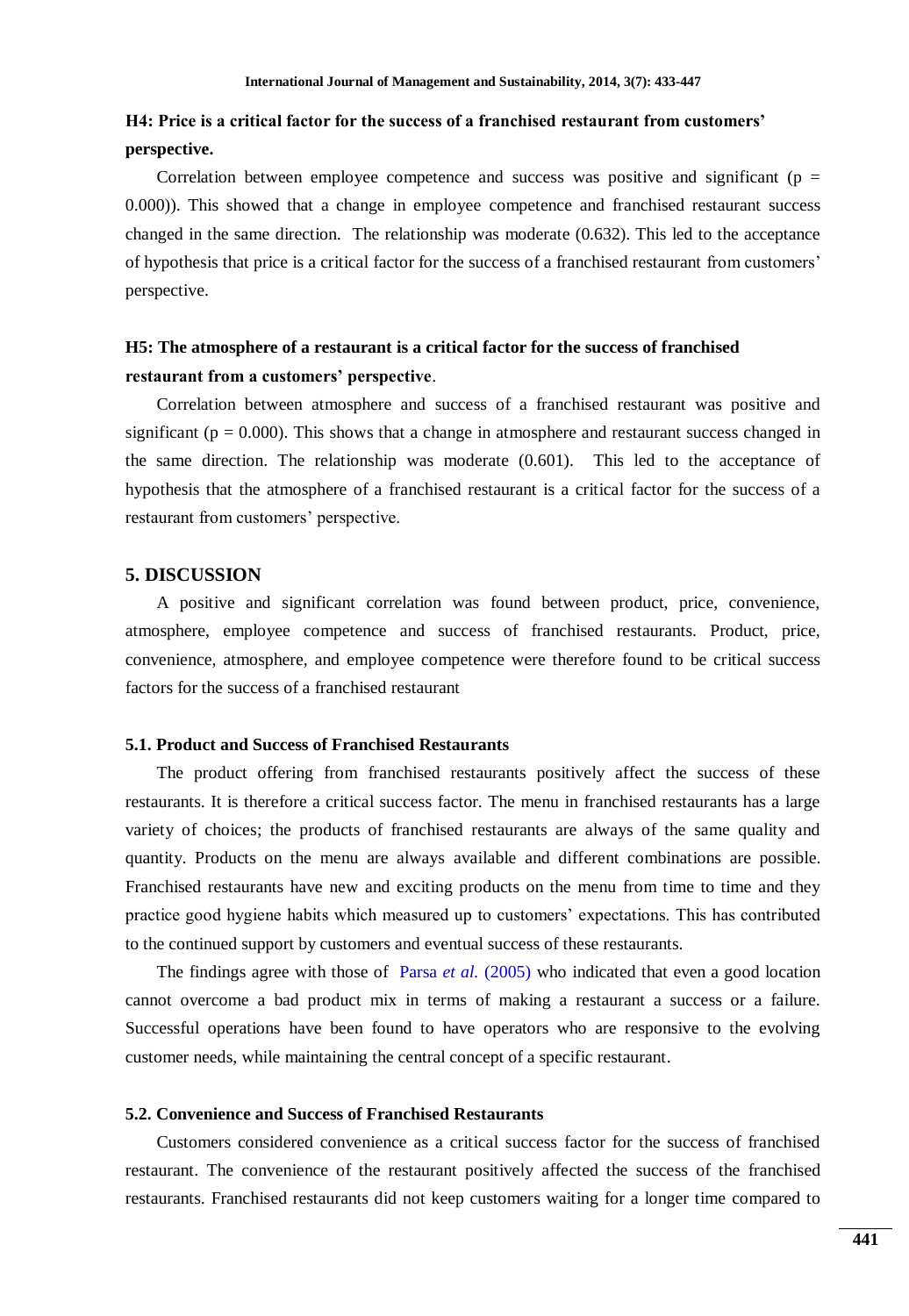other restaurants and the location of franchised restaurants was convenient for them. In addition, the speed of service in franchised restaurants met the expectations of customers and the restaurants had ample space for parking which made the franchised restaurants convenient for customers.

The findings are consistent with those of Parsa *et al.* [\(2005\)](#page-12-1) who asserted that the physical location of a restaurant is an important factor that influences its success or failure. Researchers have noted the interest customers have in conserving time and effort when it comes to meals and therefore convenience is viewed to be an increasingly important factor [\(Liu and Chen, 2000\)](#page-12-14).

## **5.3. Product's Prices and Success of Franchised Restaurants**

Products" prices are a critical success factor of franchised restaurants. Prices of products in franchised restaurants affected positively, the success of the franchised restaurants. Customers felt that franchised restaurants offered food and services at good value for their money. They found that food prices were stable, and they did not change abruptly. Franchised restaurant offered bonuses and discounts often, something that many customers looked forward to.

The findings agree with those of [Frazen and Bouwman \(2001\)](#page-11-13) who found out that customers do not usually know the exact price of the different brands, but they would generally have an idea if a brand is more expensive or cheaper than its competition. The perceived price seems to be an important characteristic that influences purchase decisions as well as reasons for patronizing a restaurant. [Richardson and Aguir \(2004\)](#page-12-9) suggest that consumers are no longer satisfied with the attributes of taste, cleanliness and cost in their choices and patterns of eating out, but they may be willing to spend more on what they perceive contains quality ingredients.

#### **5.4. Employee Competence and Success of Franchised Restaurants**

Employee competence influenced success of franchised restaurants and is therefore a critical success factor for these restaurants. It was important for customers that employees of the franchised restaurants were warm and welcoming, had the knowledge on answering questions, provided prompt service and gave the clients individual attention. Employees in franchised restaurants understood clients" specific needs, they were consistently courteous when dealing with them; they were not too busy to respond to customer requests and always had a neat appearance.

The findings agree with those of [Berry \(2000\)](#page-11-12) who found out that it is important for marketers to pay attention to the customer perception of a brand. Extant literature mentions employee competence as an important component of the service experience in a restaurant. The ability to relate to customers in a friendly, organized and efficient manner communicates a positive service encounter to the customer [\(Bergin, 2002\)](#page-11-0), [\(Bergin, 2003\)](#page-11-1).

#### **5.5. Atmosphere and Success of Franchised Restaurants**

Customers value the atmosphere of franchised restaurant. Atmosphere is therefore a critical success factor that is should be considered by restaurant franchises. A relaxed environment with good selection of music, attractive décor all go to make up the good atmosphere that customers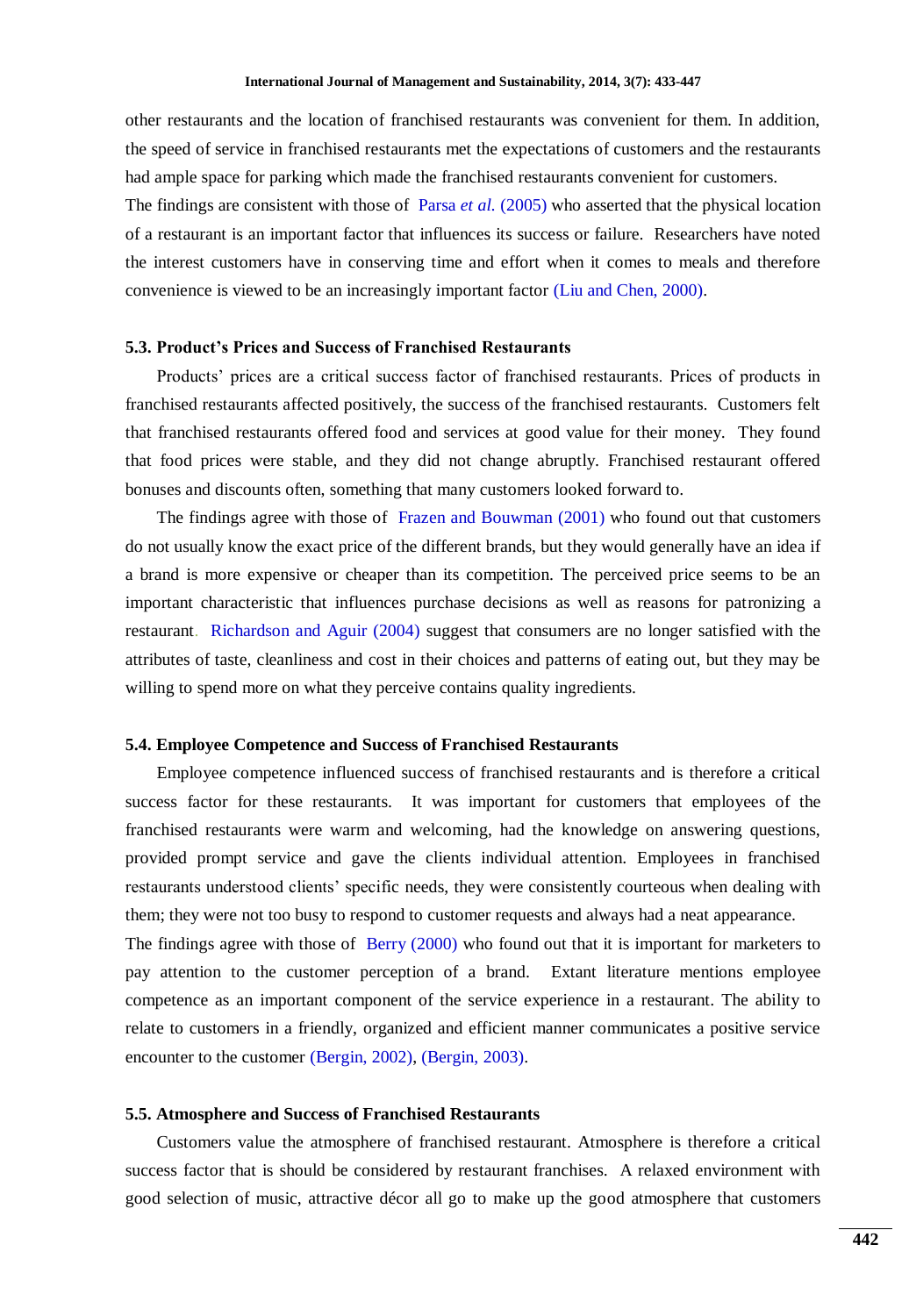look for. Adequate spacing between tables and comfortable chairs as well as the cleanliness of the facilities also form part of the good atmosphere that customers value so much. Therefore, the results imply that a good atmosphere is created by a good interior design, good combination of colours, decor and furnishings, and a good definition of space. These balanced elements offer customers a warm and welcoming feeling. A great atmosphere keeps the clients happy and this would keep them coming back to that restaurant.

The findings are consistent with those of [Njite \(2005\)](#page-12-7) who found that customers were not willing to accept poorly maintained restaurant environments. Marketing researchers have identified that if the physical stimuli experienced by customers at the point of purchase do influence their buying patterns and their decision to return to the outlet, then the practice of creating and maintaining influential atmospheres should be an important marketing strategy [\(Ziethaml](#page-12-10) *et al.*, [2006\)](#page-12-10).

## **6. MANAGERIAL IMPLICATIONS**

The restaurant franchising market in Kenya is fast growing opportunity that is evolving from a single master franchisee operating all the units as mini chains to the franchisors actually franchising single outlets. The franchised restaurants with good and quality products, that customers identify as safe, as well as a range of products for choice (menu mix) is clearly one of the factors that attracts customers the most to a franchised restaurant. The management of franchised restaurants need to be innovative and adapt the menu mix to include some cultural delicacies if they want to retain the customers longer.

Franchised restaurant management need to realise the key role that competent and friendly employees who are clean and well groomed as well as friendly warm and welcoming, have in attracting and retaining customers to franchised restaurants. Customers attached a lot of importance to how they are treated when they visited a franchised restaurant.

The atmosphere of the restaurant, the physical facility cleanliness, décor and comfort also play a key role in attracting and maintaining customers and this consequently leads to the success of that restaurant. People sometimes want to relax and socialize with their friends and they would usually look for a restaurant that they feel free to do this. Creating an attractive atmosphere would ensures that the restaurant not only attracts but also retains customers who then become patrons. This contributes to franchised restaurants becoming successful.

## **7. FUTURE RESEARCH AND LIMITATIONS**

This article did not address the prioritization of franchised restaurant CSFs, identifying which ones are the most important from the customers" perspective. This could be explored and done in further research. CSFs could be identified in other environments or different geographical contexts and consequently cross cultural comparisons of franchised restaurant CSFs could also be done by carrying out a similar study in a different environment (country). CSFs from franchisors and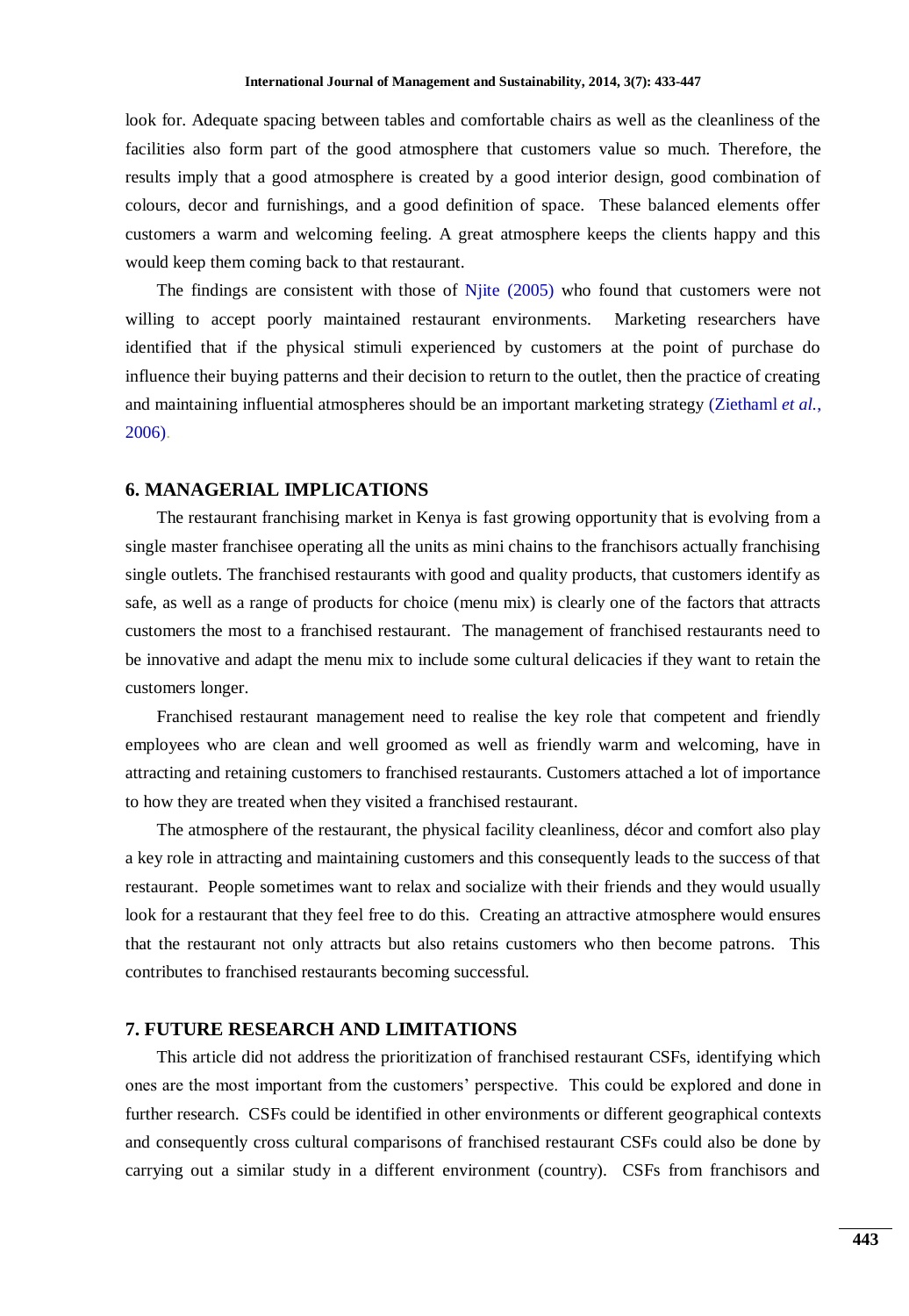franchisees perspectives could be identified to obtain a more holistic view from all stakeholders in the franchised restaurant business.

### **8. CONCLUSION**

For a franchise restaurant system to succeed in the Kenyan market it is important for them to build and maintain a strong brand that conveys a clear message to the customer regarding the product range and quality. They would also need to maintain a culture of providing high standards of service by ensuring that the staff employed is competent and motivated. They need to maintain an attractive environment for the customers, a place where they can socialize and relax as they dine. They would also need to remain sensitive by avoiding abrupt prices changes and communicating well to customers when prices need to be changed. A successful franchised restaurant would need to be located in a convenient and safe location for the customer.

## **REFERENCES**

- <span id="page-11-5"></span>Amberg, M., F. Fischl and M. Wiener, 2005. Background of critical success factor research, Working Paper. Friedrich-Alexander-Universitat Erlangen-Nurnberg, Working Paper No 2/2005. Nurnberg, Germany.
- <span id="page-11-3"></span>Anderson, E.W. and C. Fornell, 2000. Foundations of the American customer satisfaction index. Total Quality Management, 1(7): 869-883.
- <span id="page-11-2"></span>Atkins, P. and Bowler, 2001. Food in society: Economy, culture and geography. London: Arnold.
- <span id="page-11-7"></span>Baynton, A.C. and R.W. Zmud, 1984. An assessment of critical success factors. Sloan Management Review, 25(4): 17-27.
- <span id="page-11-0"></span>Bergin, B., 2002. A study of the critical success factors and critical success inhibitors impacting on Irish restaurants. Unpublished Masters Thesis. Dublin Institute of Technology. Dublin.
- <span id="page-11-1"></span>Bergin, B., 2003. Restaurant critical success factors and inhibitors. Hotel and catering review, March. Dublin: Jemma Publications.
- <span id="page-11-12"></span>Berry, L.L., 2000. Cultivating service brand equity. Journal of the Academy of Marketing Science, 28(1): 128- 137.
- <span id="page-11-8"></span>Daniel, D.R., 1961. Management information crisis. Harvard Business Review, 39(5): 111-121.
- <span id="page-11-6"></span>Davis, G.B., 1980. From our readers. MIS Quarterly, 4(2): 69.
- <span id="page-11-10"></span>Dickson, R., C.R. Ferguson and S. Sircar, 1984a. Critical success factors approach for the design of management information systems. American Business Review, 1(2): 23- 29.
- <span id="page-11-11"></span>Esteves, J., 2004. Definintion and analysis of critical success factors for ERP implementation projects. Doctoral Thesis at the Universitat Politecnica de Catalunya, Barcelona.
- <span id="page-11-13"></span>Frazen, G. and M. Bouwman, 2001. The mental world of brands. Lincolnwood, Illinois: NTC Publications.
- <span id="page-11-4"></span>Gilbert, G., C. Veloutsou, M. Goode and L. Moutinho, 2004. Measuring customer satisfaction in fast food industry: A cross national approach. Journal of Services Marketing, 18(5): 371-383.
- <span id="page-11-9"></span>Leidecker, J. and A. Bruno, 1984. Identifying and using critical success factors. Long Range Planning, 17(1): 23-32.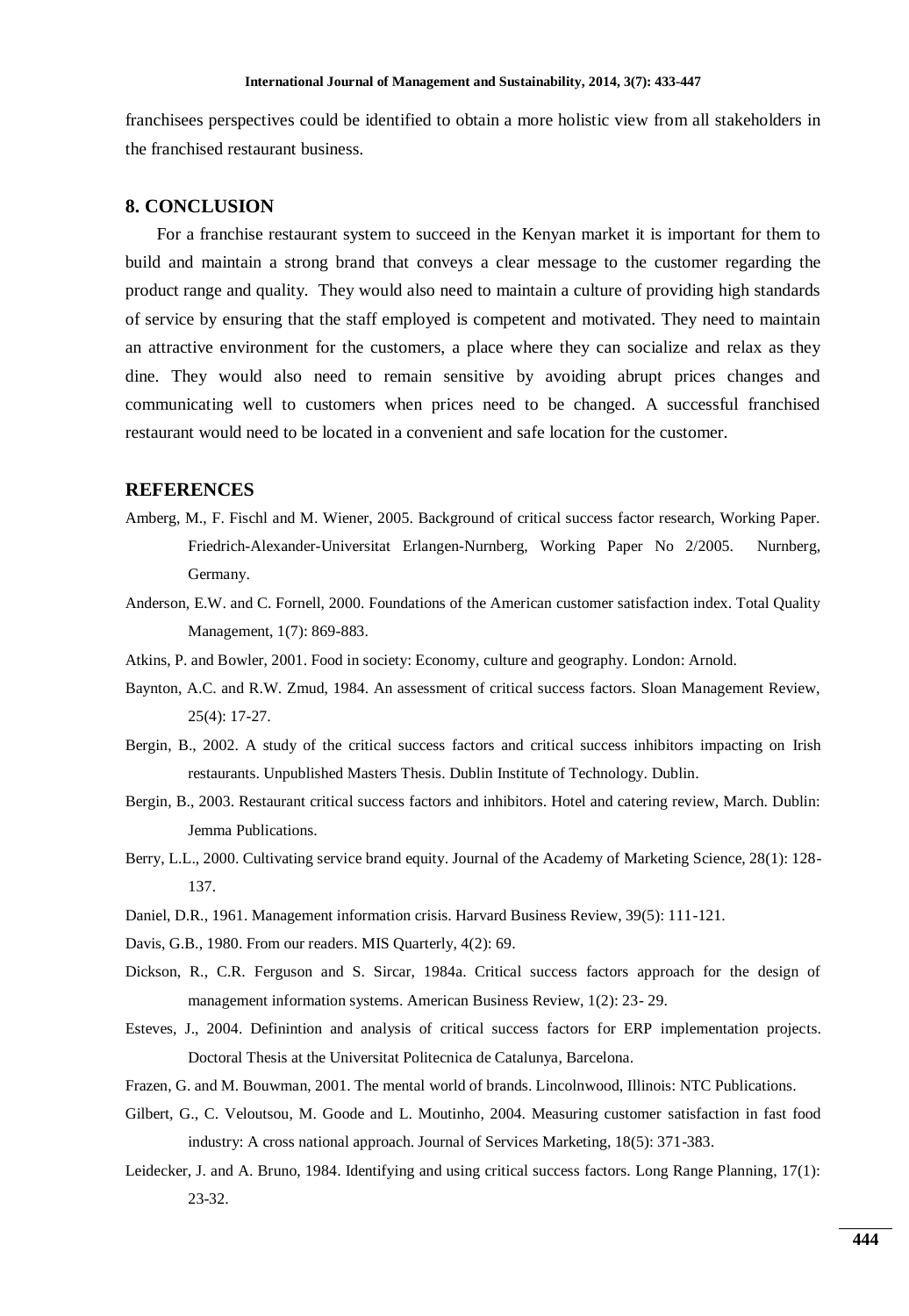- <span id="page-12-14"></span>Liu, C.M. and K.J. Chen, 2000. A look at fast food competition in the Philippines. British Food Journal, 102(2): 122-133.
- <span id="page-12-11"></span>Malhotra, N.K. and D.F. Birks, 2007. Marketing research: An applied approach. Essex, England: Prentice Hall.
- <span id="page-12-8"></span>Mamalis, S., 2010. Cultural differences as a marketing tool. A case study in the food-service industry. Advances in Higher Education, 2(1): 23-34.
- <span id="page-12-12"></span>McDaniel, C. and R. Gates, 2004. Marketing research essentials. 4th Edn., Riverstreet, Hoboken, NJ: John Wiley & Sons.
- <span id="page-12-4"></span>Munro, M.C. and B.R. Wheeler, 1980. Planning critical success factors and management"s information requirement. MIS Quarterly, 4(4): 27-38.
- <span id="page-12-7"></span>Njite, D., 2005. Examining brand associations that influence restaurant preferences. Unpublished Doctoral Thesis. The Ohio State University.
- <span id="page-12-1"></span>Parsa, H.G., J.T. Self, D. Njite and T. King, 2005. Why restaurants fail. Cornell Hotel and Restaurant Administration Quarterly, 46(3): 304-323.
- <span id="page-12-5"></span>Pinto, J. and D. Slevin, 1987. Critical factors in successful project implementation. IEEE Transactions and on Engineering Management, 34(1): 22-27.
- <span id="page-12-6"></span>Remus, U. and M. Wiener, 2008. A multi-method holistic strategy for researching critical success factors in IT projects. Blackwell Publishing Ltd.
- <span id="page-12-9"></span>Richardson, J. and L. Aguir, 2004. Change in consumer preference for fast food. British Food Journal, 11(3): 77-85.
- <span id="page-12-0"></span>Rockart, J. and V.A. Christine, 1981. A primer on critical success factors. Cambridge, MA: Center for Information Systems Research, Massachusetts Institute of Technology.
- <span id="page-12-3"></span>Rockart, J.F., 1979. Chief executives define their own information needs. Harvard Business Review, 57(2): 81-93.
- <span id="page-12-13"></span>Rumsey, D.J., 2011. How to interpret a correlation coefficient. Statistics for dummies. 2nd Edn., Oxford: Wiley & Sons.
- <span id="page-12-2"></span>Schlosser, E., 2001. Fast food nation. The Penguin Press St Ies.
- <span id="page-12-10"></span>Ziethaml, V.A., M.J. Bitner and D.D. Gremler, 2006. Services marketing. 4th Edn., New York: McGraw-Hill Companies.

#### **Appendix i**

| Table-1. Gender of Respondents |  |
|--------------------------------|--|
|--------------------------------|--|

| Gender | Number $(N)$ | Percentage $(\% )$ |
|--------|--------------|--------------------|
| Female | 20 î         | 52%                |
| Male   | 183          | 48%                |
| Total  | 384          | 100%               |

**Source:** Developed from the study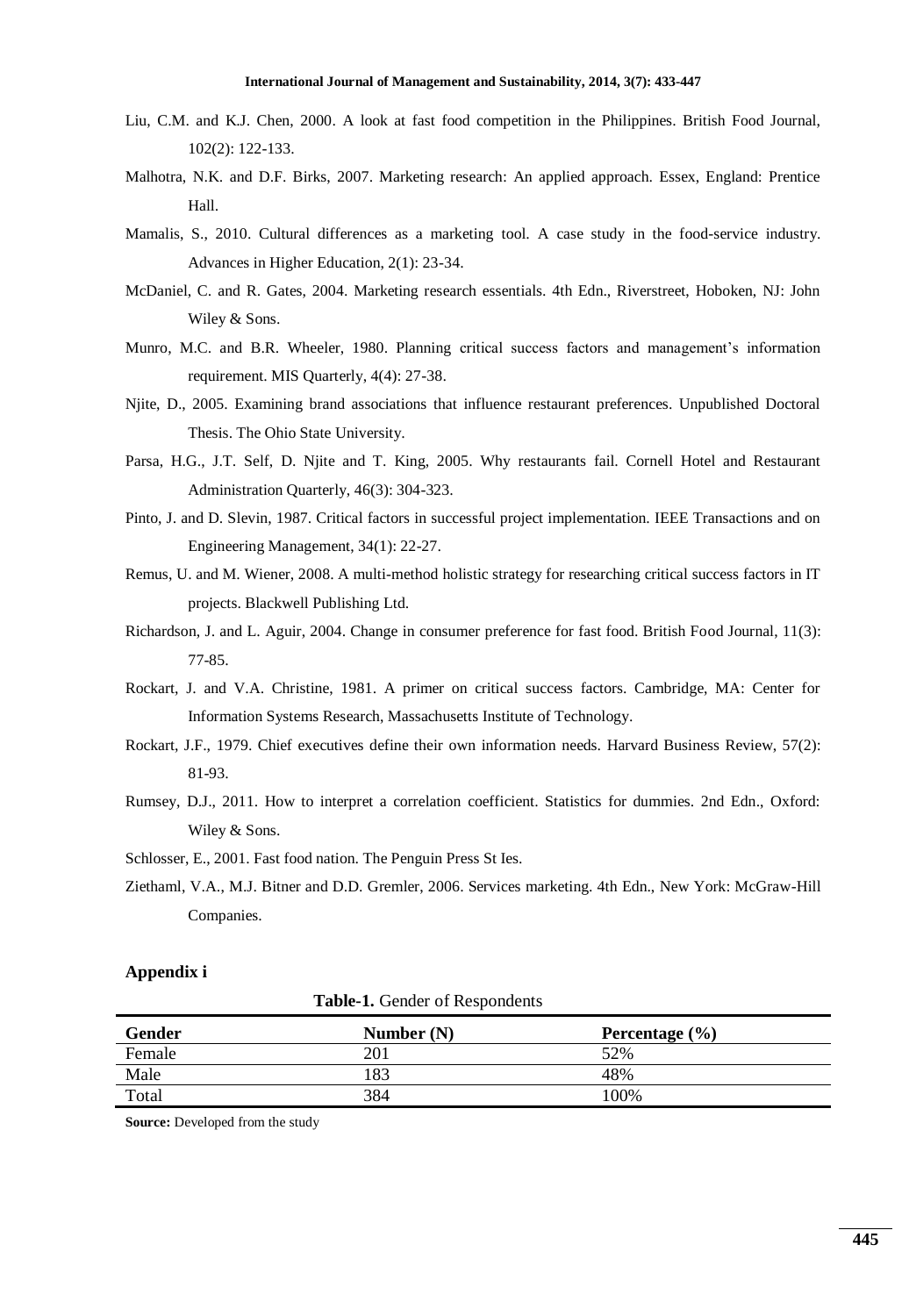| <b>Age distribution</b> | Number $(N)$ | Percentage $(\% )$ |
|-------------------------|--------------|--------------------|
| Under 18                |              | 0%                 |
| 18-24                   | 85           | 22%                |
|                         | 219          | 57%                |
| $\frac{25-44}{45-60}$   | 60           | 16%                |
| over 60                 | 19           | 5%                 |
| Total                   | 384          | 100%               |

**Table-2.** Age Distribution of Respondents

**Source:** Developed from the study

## **Table-3.** Age Distribution of Respondents

| household monthly income | Number $(n)$ | Percentage $(\% )$ |
|--------------------------|--------------|--------------------|
| <b>Below 10,000</b>      | 13           | 3%                 |
| Between11,000-25,000     | 34           | 9%                 |
| Between 26,000-50,000    | 67           | 17%                |
| Between 51,000-75,000    | 71           | 19%                |
| Between 76,000-120,000   | 85           | 22%                |
| Between 121,000-250,000  | 69           | 18%                |
| Over 250,000             | 45           | 12%                |
| Total                    | 384          | 100%               |

**Source:** Developed from the study

| <b>Times Visited</b> | Number(N) | Percentage $(\% )$ |
|----------------------|-----------|--------------------|
| Daily                | 22        | 6%                 |
| Weekly               | 173       | 45%                |
| Twice weekly         | 87        | 23%                |
| Monthly              | 102       | 27%                |
| Total                | 384       | 100%               |

**Source:** Developed from the study

|  |  | <b>Table-5.</b> Summary of responses and descriptive statistics on franchised restaurant success |  |
|--|--|--------------------------------------------------------------------------------------------------|--|
|--|--|--------------------------------------------------------------------------------------------------|--|

| <b>Statement</b>                                | <b>Mean</b> | <b>Std</b> |  |
|-------------------------------------------------|-------------|------------|--|
| I like this restaurant                          | 4.41        | 0.67       |  |
| I will keep on coming to this restaurant        | 4.20        | 0.73       |  |
| I will bring my family to this restaurant       | 4.09        | 0.79       |  |
| I would recommend this restaurant to my friends | 4.22        | 0.75       |  |
| The restaurant has my best interests at heart   | 3.95        | 0.88       |  |
| The restaurant delivers what it promises        | 4.14        | 0.80       |  |
| Average                                         | 4.17        | 0.77       |  |

**Source:** Developed from the study